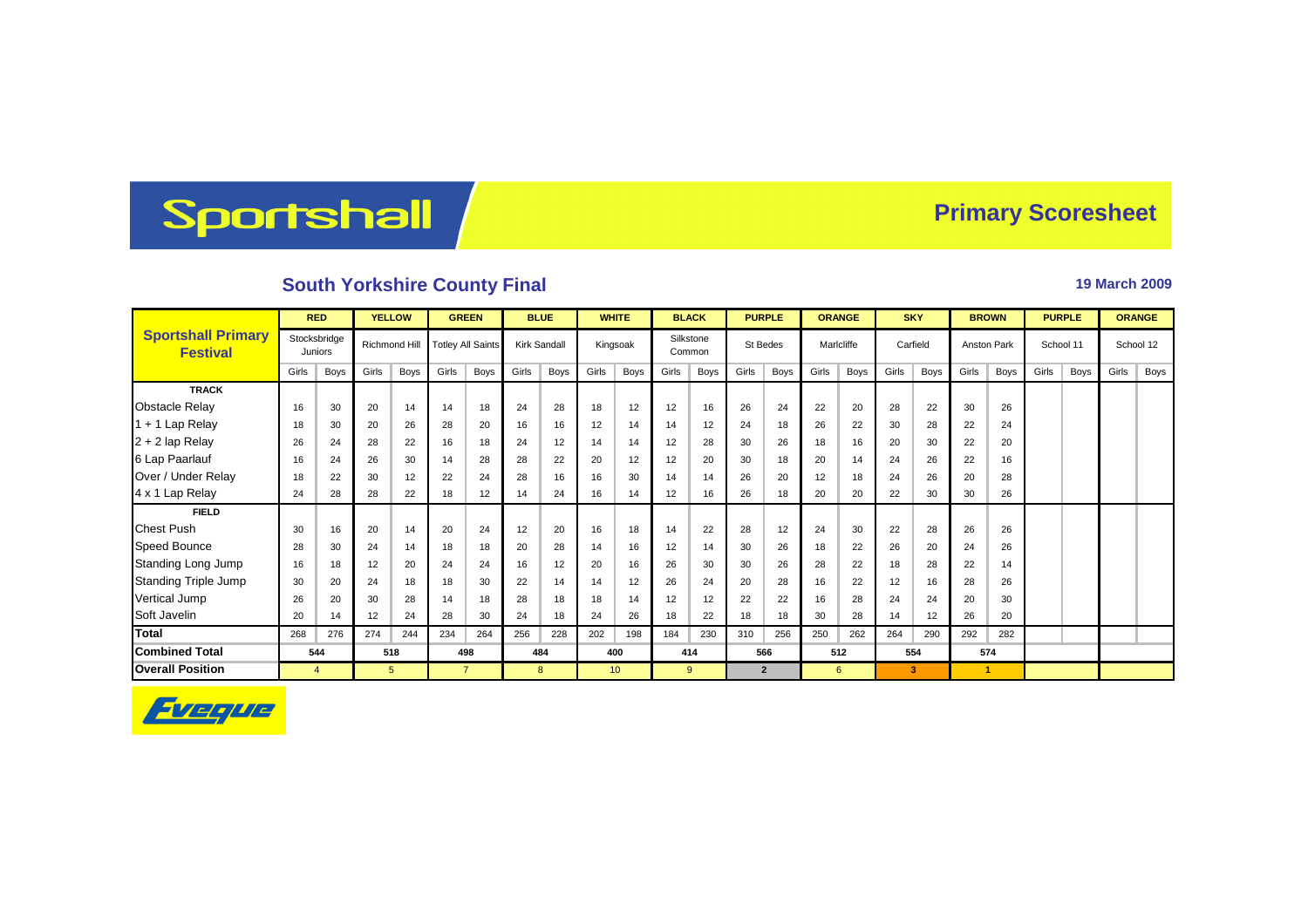|                | <b>Sportshall</b>                     |                           |                  |                          |                          |                                  |                |                          |                  |                                   |                | <b>Girls Track Events</b>   |                   | <b>Sportshall</b>           |                              |                                                    |                      |                          | <b>Girls Field Events</b>      |                         |                              |                             |                                  |                            |                      |                             |                         |                               |  |
|----------------|---------------------------------------|---------------------------|------------------|--------------------------|--------------------------|----------------------------------|----------------|--------------------------|------------------|-----------------------------------|----------------|-----------------------------|-------------------|-----------------------------|------------------------------|----------------------------------------------------|----------------------|--------------------------|--------------------------------|-------------------------|------------------------------|-----------------------------|----------------------------------|----------------------------|----------------------|-----------------------------|-------------------------|-------------------------------|--|
|                | <b>Girls</b><br><b>Obstacle Relay</b> |                           |                  | 1 + 1 Lap Relay          |                          | 2 + 2 Lap Relay                  |                | 6 Lap Paarlauf           |                  | Over / Under<br>Relay             |                | 4x1 Lap Relay               |                   | <b>Girls</b>                |                              | <b>Chest Push</b>                                  |                      |                          | <b>Speed Bounce</b>            |                         | <b>Standing Long</b><br>Jump |                             | <b>Standing Triple</b><br>Jump   |                            | <b>Vertical Jump</b> |                             | <b>Soft Javelin</b>     |                               |  |
| Colour         | Team                                  | e (in secs) c<br>position | ă<br>$t$ ion / F | he (in secs)<br>position | osition / Points         | sec s)<br>nows ai) e<br>Position | ition / Points | ne (in secs)<br>position | Position / Point | sec s)<br>he (in secs<br>position | osition / Poir | ime (in secs) o<br>position | Position / Points | Colour                      | Team                         |                                                    | Best<br>Performances | Total Position           | Best<br>Performano             | Total / Position        | Best<br>Performances         | Total / Position            | Best<br>Performances             | Total / Position           | Best<br>Performances | Total / Position<br>Points  | Best<br>Performan       | Total / Position              |  |
| RED            | Stocksbrid<br>ge Juniors              | 97.5                      | 8                | 30.8                     | 7                        | 55.6                             | 3              | 88.1                     | 8                | 84.2                              | 7              | 56.1                        | 4                 | RED                         | Stocksbrid<br>Juniors        | $\overline{1}$<br>$\overline{2}$                   | 7.25<br>6.25         | 19.5<br>$\mathbf{1}$     | 52<br>50                       | 149<br>$\mathbf{2}$     | 1.78<br>1.52                 | 4.8<br>8                    | 6.58<br>6.86                     | 19.46<br>$\mathbf{1}$      | 36<br>38             | 115<br>3                    | 10<br>11                | 34<br>6                       |  |
|                |                                       |                           | 16<br>6          |                          | 18<br>6                  |                                  | 26<br>2        |                          | 16<br>3          |                                   | 18<br>1        |                             | 24<br>2           |                             | த                            | 3<br>$\mathbf{1}$                                  | 6<br>6.25            | 30<br>17.5               | 47<br>51                       | 28<br>141               | 1.5<br>1.5                   | 16<br>4.66                  | 6.02<br>6.42                     | 30<br>18.1                 | 41<br>32             | 26<br>124                   | 13<br>$\overline{7}$    | 20<br>31                      |  |
| <b>VELLOW</b>  | Richmond<br>Ē                         | 97.1                      | 20               | 30.1                     | 20                       | 55.5                             | 28             | 85.8                     | 26               | 77.8                              | 30             | 55.4                        | 28                | <b>YELLOW</b>               | Richmond<br>Hill             | $\overline{2}$<br>3                                | 6<br>5.25            | 6<br>20                  | 45<br>45                       | 4<br>24                 | 1.46<br>1.7                  | 10<br>12                    | 6.08<br>5.6                      | 4<br>24                    | 48<br>44             | 1<br>30                     | 12<br>12                | 10<br>12                      |  |
| <b>GREEN</b>   | Totley All<br>Saints                  | 100.6                     | 9                | 27.5                     | 2                        | 58.4                             | 8<br>90.8      | 9                        | 82.7             | 5                                 | 56.8           | 7                           | <b>GREEN</b>      | ₹<br>Totley Al              | 1<br>$\overline{\mathbf{2}}$ | 5.75<br>6                                          | 17.5<br>6            | 40<br>49                 | 137<br>$\overline{\mathbf{r}}$ | 1.7<br>1.66             | 5.13<br>4                    | 4.34<br>6.36                | 16.36<br>$\overline{\mathbf{r}}$ | 31<br>36                   | 98<br>9              | 15<br>13                    | 42<br>$\bf{2}$          |                               |  |
|                |                                       |                           | 14               |                          | 28                       |                                  | 16             |                          | 14               |                                   | 22             |                             | 18                |                             |                              | $\overline{\mathbf{3}}$<br>$\mathbf{1}$            | 5.75<br>4.25         | 20<br>15.25              | 48<br>42                       | 18<br>138               | 1.77<br>1.62                 | 24<br>4.8                   | 5.66<br>5.9                      | 18<br>18                   | 31<br>47             | 14<br>123                   | 14<br>9                 | 28<br>36                      |  |
| <b>BLUE</b>    | Kirk<br>Sandall                       | 96.1                      | 4<br>24          | 31.1                     | 8<br>16                  | 56.4                             | 4<br>24        | 85.5                     | 2<br>28          | 78                                | 2<br>28        | 59.1                        | 9<br>14           | BLUE                        | Kirk<br>Sandall              | $\overline{\mathbf{2}}$<br>3                       | 6<br>5               | 10<br>12                 | 50<br>46                       | 6<br>20                 | 1.54<br>1.64                 | 8<br>16                     | 6.52<br>5.58                     | 5<br>22                    | 31<br>45             | $\mathbf{2}$<br>28          | 12<br>15                | 4<br>24                       |  |
|                | Kingsoak                              | 97.3                      | 7                | 31.8                     | 10                       |                                  | 9<br>59        | 87.4                     | 6                | 86.1                              | 8              | 57.3                        | 8                 | <b>WHITE</b>                | Kingsoak                     | $\mathbf{1}$<br>$\overline{\mathbf{2}}$            | 6.25<br>4.75         | 16.5<br>8                | 44<br>45                       | 134<br>9                | 1.62<br>1.66                 | 4.94<br>6                   | 4.36<br>6.78                     | 16.22<br>9                 | 29<br>39             | 103<br>$\overline{7}$       | 17<br>10                | 36<br>4                       |  |
| WHIT           |                                       |                           | 18               |                          | 12                       |                                  | 14             |                          | 20               |                                   | 16             |                             | 16                |                             |                              | 3                                                  | 5.5                  | 16                       | 45                             | 14                      | 1.66                         | 20                          | 5.08                             | 14                         | 35                   | 18                          | 9                       | 24                            |  |
| <b>BLACK</b>   | Silkstone<br>Common                   | 100.8                     | 10               | 31.5                     | 9                        | 61.3                             | 10             | 96.4                     | 10               | 88.3                              | 9              | 60.9                        | 10                | <b>BLACK</b>                | Silkstone<br>Common          | $\mathbf{1}$<br>$\overline{2}$                     | 5.75<br>5            | 16<br>9                  | 41<br>44                       | 127<br>10               | 1.7<br>1.74                  | 5.16<br>3                   | 6.74<br>6.18                     | 18.28<br>3                 | 34<br>29             | 96<br>10                    | 13<br>11                | 33<br>$\overline{\mathbf{7}}$ |  |
|                |                                       |                           | 12               |                          | 14                       |                                  | 12             |                          | 12               |                                   | 14             |                             | 12                |                             |                              | 3<br>$\overline{1}$                                | 5.25<br>6.25         | 14<br>19.25              | 42<br>50                       | 12<br>151               | 1.72<br>1.9                  | 26<br>5.48                  | 5.36<br>4.62                     | 26<br>16.98                | 33<br>34             | 12<br>108                   | 9<br>11                 | 18<br>33                      |  |
| <b>PURPLE</b>  | St Bedes                              | 93.7                      | 3                | 29.1                     | 4                        | 54.5                             | 1<br>84.9      | 1                        | 81.2             | 3                                 | 55.9           | 3                           | <b>PURPLE</b>     | St Bedes                    | $\overline{\mathbf{2}}$      | 6.75                                               | $\overline{2}$       | 52                       | $\mathbf{1}$                   | 1.82                    | $\mathbf{1}$                 | 6.84                        | 6                                | 33                         | 5                    | 13                          | $\overline{\mathbf{r}}$ |                               |  |
|                |                                       |                           | 26<br>5          |                          | 24<br>3                  |                                  | 30<br>7        |                          | 30<br>6          |                                   | 26<br>10       |                             | 26<br>6           |                             |                              | 3<br>$\mathbf{1}$                                  | 6.25<br>6.75         | 28<br>18.25              | 49<br>41                       | 30<br>137               | 1.76<br>1.72                 | 30<br>5.2                   | 5.52<br>4.51                     | 20<br>16.27                | 41<br>34             | 22<br>101                   | 9<br>15                 | 18<br>43                      |  |
| ORANGE         | Maricliffe                            | 97                        | 22               | 27.8                     | 26                       | 57.9                             | 18             | 87.4                     | 20               | 89.5                              | 12             | 56.7                        | 20                | ORANGE                      | Marlcliffe                   | $\overline{\mathbf{2}}$<br>$\overline{\mathbf{3}}$ | 6.25<br>5.25         | 4<br>24                  | 52<br>44                       | $\overline{7}$<br>18    | 1.62<br>1.86                 | $\overline{2}$<br>28        | 6.02<br>5.74                     | 8<br>16                    | 31<br>36             | 8<br>16                     | 14<br>14                | $\mathbf{1}$<br>30            |  |
| S <sub>K</sub> | Carfield                              | 93.3                      | 2                | 25.8                     | 1                        | 57.6                             | 6              | 85.9                     | 4                | 82.3                              | 4              | 56.3                        | 5                 | SKY                         | Carfield                     | $\mathbf{1}$<br>$\overline{\mathbf{2}}$            | 6<br>6               | 18<br>5                  | 44<br>54                       | 146<br>3                | 1.66<br>1.68                 | 4.9<br>$\overline{7}$       | 4.18<br>5.68                     | 15.14<br>10                | 35<br>29             | 109<br>4                    | 9<br>10                 | 32<br>9                       |  |
|                |                                       |                           | 28               |                          | 30                       |                                  | 20             |                          | 24               |                                   | 24             |                             | 22                |                             |                              | $\overline{\mathbf{3}}$                            | 6                    | 22                       | 48                             | 26                      | 1.56                         | 18                          | 5.28                             | 12                         | 45                   | 24                          | 13                      | 14                            |  |
| <b>BROWN</b>   | Anston<br>Park                        | 93.2                      | 1                | 29.9                     | 5                        | 57.3                             | 5              | 86.7                     | 5                | 83.8                              | 6              | 54.3                        | 1                 | <b>BROWN</b>                | Anston<br>Park               | $\mathbf{1}$<br>$\overline{2}$                     | 7.5<br>6.25          | 18.75<br>3               | 47<br>46                       | 141<br>4                | 1.5<br>1.8                   | 5.04<br>5                   | 5.76<br>6.68                     | 18.44<br>$\mathbf{2}$      | 34<br>34             | 105<br>6                    | 12<br>16                | 40<br>3                       |  |
| щ              | ż                                     |                           | 30<br>0          |                          | 22<br>$\mathbf 0$        |                                  | 22<br>0        |                          | 22<br>0          |                                   | 20<br>0        |                             | 30<br>0           |                             | ÷.                           | 3<br>$\mathbf{1}$                                  | 5                    | 26<br>$\mathsf 0$        | 48                             | 24<br>$\mathsf 0$       | 1.74                         | 22<br>$\pmb{0}$             | 6                                | 28<br>$\mathbf 0$          | 37                   | 20<br>$\mathsf 0$           | 12                      | 26<br>$\mathsf 0$             |  |
| PURPLI         | School                                |                           | $\bf{0}$         |                          | $\bf{0}$<br>$\mathbf{0}$ |                                  | $\bf{0}$       |                          | $\mathbf{0}$     |                                   | $\mathbf{0}$   | <b>PURPLE</b>               | School -          | $\mathbf 2$<br>$\mathbf{3}$ |                              | $\mathbf 0$<br>$\bf{0}$                            |                      | $\bf{0}$<br>$\mathbf{0}$ |                                | 0<br>$\bf{0}$           |                              | $\mathbf 0$<br>$\mathbf{0}$ |                                  | $\bf{0}$<br>$\bf{0}$       |                      | $\mathbf 0$<br>$\mathbf{0}$ |                         |                               |  |
| ORANGE         | School 12                             |                           | 0                |                          | 0                        |                                  | 0              |                          | $\mathbf 0$      |                                   | 0              |                             | 0                 | ORANGE                      | 5                            | 1<br>$\overline{2}$                                |                      | $\mathbf 0$<br>$\bf{0}$  |                                | $\mathbf 0$<br>$\bf{0}$ |                              | $\mathbf 0$<br>0            |                                  | $\mathbf 0$<br>$\mathbf 0$ |                      | $\mathbf 0$<br>$\bf{0}$     |                         | $\mathbf 0$<br>$\mathbf 0$    |  |
|                |                                       |                           | $\bf{0}$         |                          | $\bf{0}$                 |                                  | $\bf{0}$       |                          | $\bf{0}$         |                                   | $\bf{0}$       |                             | $\mathbf{0}$      |                             | School -                     | $\mathbf{3}$                                       |                      | $\mathbf{0}$             |                                | $\bf{0}$                |                              | $\bf{0}$                    |                                  | $\mathbf{0}$               |                      | $\bf{0}$                    |                         | $\mathbf{0}$                  |  |